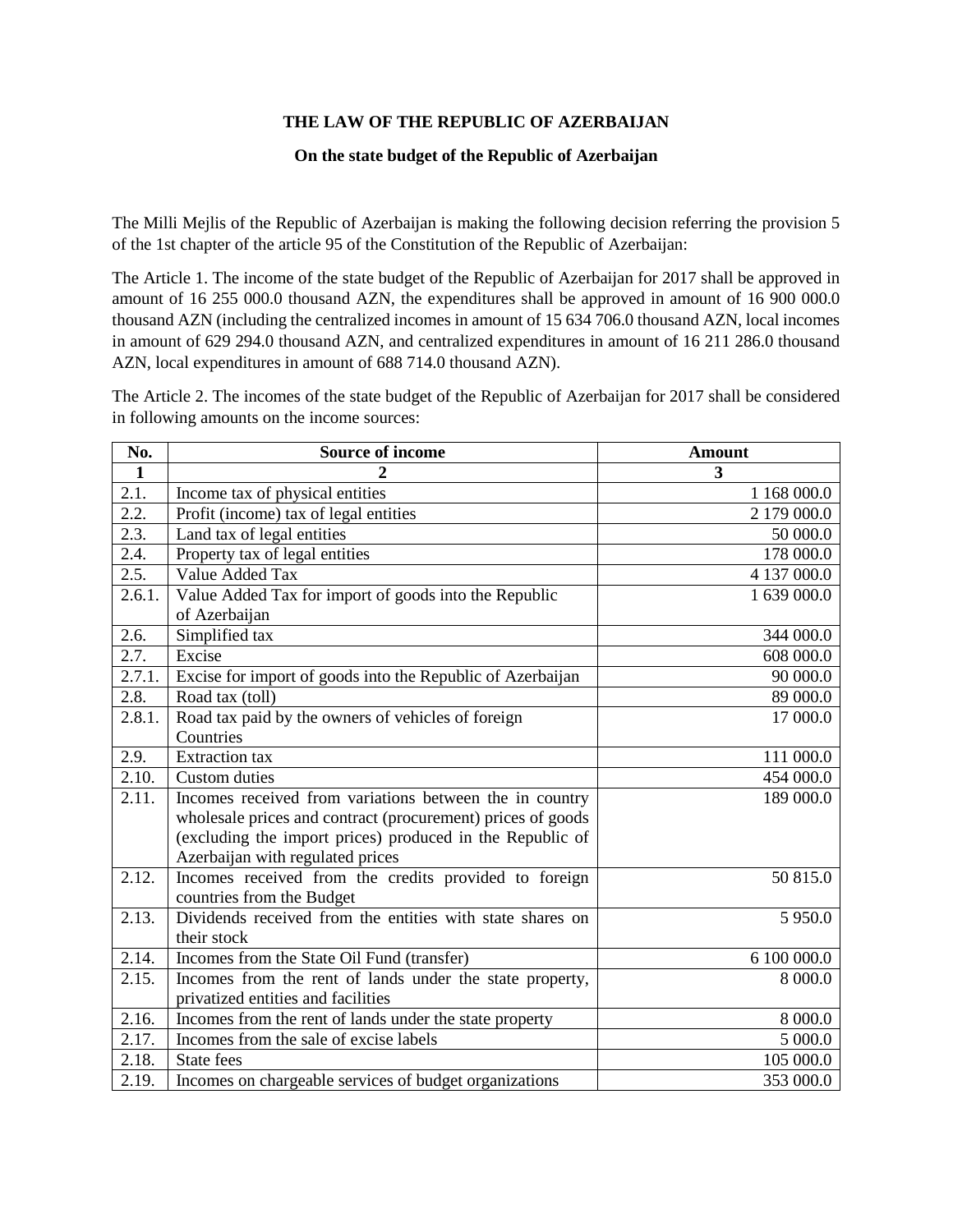| 2.20. | Income from the fines for violation of the tax legislation and | 90 000.0 |
|-------|----------------------------------------------------------------|----------|
|       | sanctions                                                      |          |
| 2.21. | Other incomes                                                  | 22 235.0 |

The Article 3. It shall be defined that "Roads" on Purpose Budget Fund is formed on the basis of the following income sources of the state budget:

| 3.1.   | The "Roads" on Purpose Budget Fund                         | 261 000.0 |
|--------|------------------------------------------------------------|-----------|
| 3.1.1. | Road tax                                                   | 89 000.0  |
| 3.1.2. | Simplified tax paid by the persons conducting              | 7 000.0   |
|        | transportation of passengers and goods with the vehicles   |           |
|        | under their property exploitation                          |           |
| 3.1.3. | Excise applied to imported cars                            | 28 000.0  |
| 3.1.4. | Customs fees applied to imported cars                      | 40 700.0  |
| 3.1.5. | State fee charged for permissions regulating international | 12 500.0  |
|        | vehicle transportations within the Republic of Azerbaijan  |           |
| 3.1.6. | State fee charged for annual technical survey of vehicles, | 15 500.0  |
|        | including motorcycles, trailers and semitrailers           |           |
| 3.1.7. | Administrative fees applied for the violation of the rules |           |
|        | regarding the permissible center axis weight parameters    |           |
|        | considering size, weight and load by large and heavy       |           |
|        | vehicles                                                   |           |
| 3.1.8. | Funds allocated from the centralized incomes of the state  | 67 300.0  |
|        | budget                                                     |           |

The Article 4. The tax incomes to the state budget of the Republic of Azerbaijan for 2017 are calculated in accordance to the tax rates defined on the Tax Code of the Republic of Azerbaijan.

The Article 5. The collection to the state budget is defined in 30 percent of the variations between the in country wholesale prices and contract (procurement) prices of goods (excluding the import prices) produced in the Republic of Azerbaijan with regulated tax and these collections are not incorporated into taxpayers' taxes, percentages, financial sanctions and administrative fines.

The Article 6. The centralized incomes of the state budget of the Republic of Azerbaijan for 2017 are formed based on following sources:

6.1. The incomes after local expenditures of the cities and districts for 2016 defined by the Article 10 of this law (except the ones included to the "Roads" on Purpose Budget Fund)

6.2. customs fees, Value Added Tax and excise for import of goods into the Republic of Azerbaijan (excluding the collection from the custom structures of Nakhchivan Autonomous Republic), incomes from the rent of lands under state property, privatized state entities and facilities, incomes from the loans provided to the governments of foreign countries, dividends from companies with state shares in their stock, incomes from the State Oil Fund of the Republic of Azerbaijan, incomes from the sale of excise labels, other incomes, incomes from chargeable services of budget entities funded from the centralized state expenditures, incomes of "Roads" on Purpose Budget Fund (total amount)

The Article 7. Incomes of district and cities for 2017, defined by the Article 10 of this Law, in amount not exceeding local expenditures of respective district and cities forms their local revenues.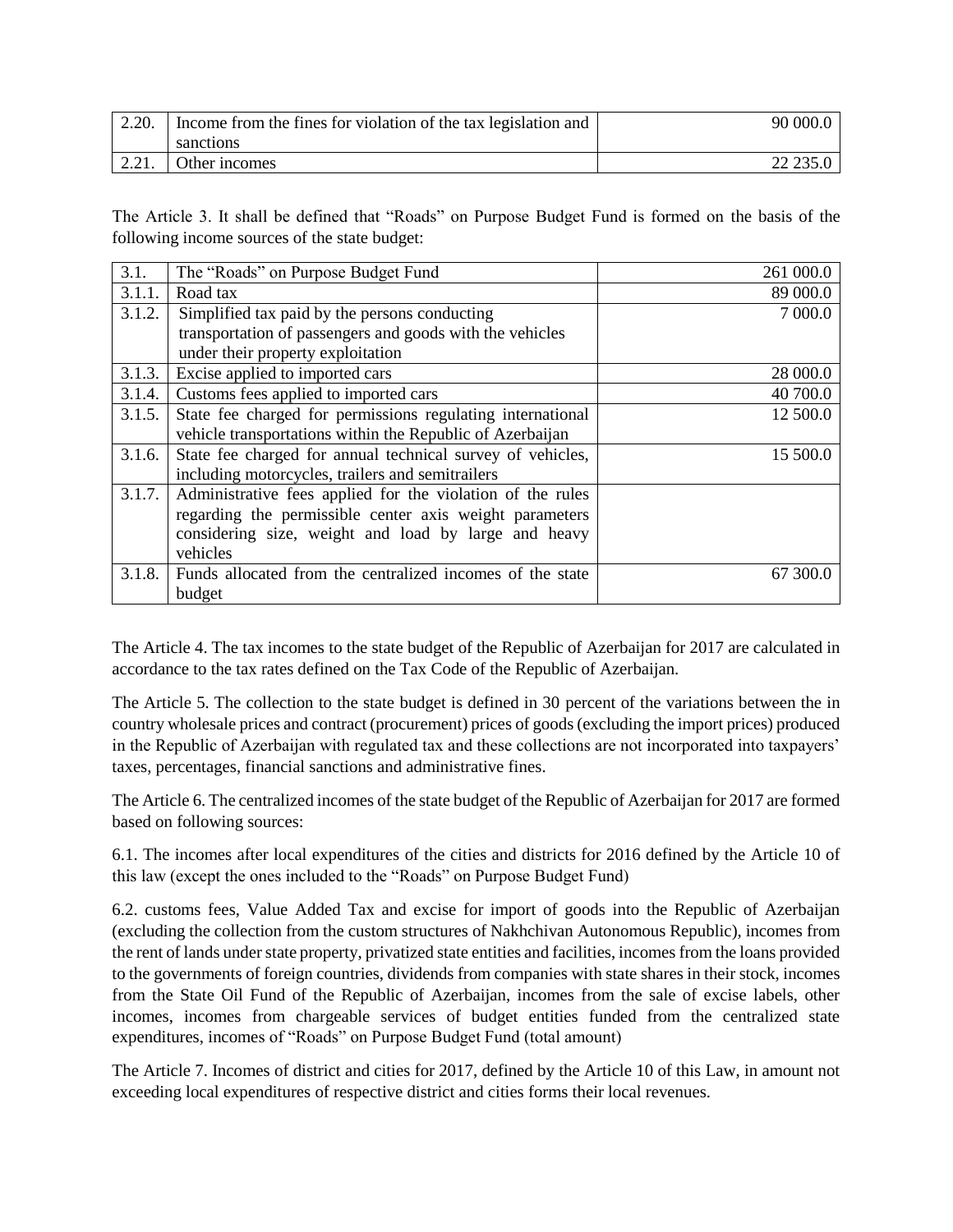| No.      | <b>Directions of expenditures</b>                                             | <b>Amount (in AZN)</b> |  |
|----------|-------------------------------------------------------------------------------|------------------------|--|
| 1.       | 2.                                                                            | 3.                     |  |
| 8.1.     | General state services                                                        | 2 846 898 155.0        |  |
| 8.1.1.   | Maintenance cost of legislation and executive power                           | 558 339 828.0          |  |
|          | bodies                                                                        |                        |  |
| 8.1.2.   | International activities and costs for membership fees to                     | 229 069 761.0          |  |
|          | international organizations                                                   |                        |  |
| 8.1.3.   | Science expenditures                                                          | 118 545 440.0          |  |
| 8.1.4.   | General state services costs not related to other categories                  | 15 043 403.0           |  |
| 8.1.5.   | Expenditures related to maintenance of state debts and                        | 1 641 799 723.0        |  |
|          | commitments                                                                   |                        |  |
| 8.1.6.   | Subsidiaries allocated to local budgets (municipalities)                      | 5 200 000.0            |  |
| 8.1.7.   | Subsidiaries to Nakhchivan Autonomous Republic                                | 278 900 000.0          |  |
| 8.2.     | Defense                                                                       | 2 642 092 672.0        |  |
| 8.2.1.   | Security forces                                                               | 1 269 905 140.0        |  |
| 8.2.2.   | National security                                                             | 111 929 106.0          |  |
| 8.2.3.   | Applied researches in field of defense and security                           | 2 642 144.0            |  |
| 8.2.4.   | Expenditures not related to other categories                                  | 1 257 616 282.0        |  |
| 8.3.     | Judicial power, law enforcement and prosecution bodies                        | 1 211 568 138.0        |  |
| 8.3.1.   | Judicial power                                                                | 51 858 829.0           |  |
| 8.3.2.   | Law enforcement                                                               | 927 537 843.0          |  |
| 8.3.3.   | Prosecution                                                                   | 58 096 865.0           |  |
| 8.3.4.   | Expenditures not related to other categories                                  | 174 074 601.0          |  |
| 8.4.     | Education                                                                     | 1736 052 890.0         |  |
| 8.4.1.   | Pre-school                                                                    | 137 786 562.0          |  |
| 8.4.2.   | Primary school                                                                | 933 517 278.0          |  |
| 8.4.3.   | Specialization school                                                         | 23 058 384.0           |  |
| 8.4.4.   | Secondary school                                                              | 42 887 794.0           |  |
| 8.4.5.   | Higher education                                                              | 41 383 900.0           |  |
| 8.4.6.   | Tertiary education                                                            | 3779187.0              |  |
| 8.4.7.   | Other bodies and events in education                                          | 553 639 783.0          |  |
| 8.5.     | Healthcare                                                                    | 745 381 258.0          |  |
| 8.5.1.   | Polyclinics and ambulatory hospitals                                          | 113 927 419.0          |  |
| 8.5.2.   | Hospitals                                                                     | 340 942 713.0          |  |
| 8.5.3.   | Other services in healthcare field                                            | 2 576 583.0            |  |
| 8.5.4.   | Applied researches in healthcare                                              | 5 065 465.0            |  |
| 8.5.5.   | Other services related to healthcare                                          | 282 869 078.0          |  |
| 8.6.     | Social protection and social security                                         | 2 252 992 337.0        |  |
| 8.6.1.   | Social protection expenditures                                                | 2 036 029 218.0        |  |
| 8.6.1.1. | Allocations (transfers) from the state budget to the State<br>1 270 000 000.0 |                        |  |
|          | Social Protection Fund of the Republic of Azerbaijan                          |                        |  |
| 8.6.2.   | Social security expenditures                                                  | 216 863 119.0          |  |
| 8.6.3.   | Applied researches in social security and social protection                   | 100 000.0              |  |
| 8.7.     | Activities in the field of culture, art, information, sport and               | 282 589 235.0          |  |
|          | fields not related to other categories                                        |                        |  |
| 8.7.1.   | Activities in the field of culture and art                                    | 121 566 271.0          |  |

The Article 8. The expenditures of the state budget of the Republic of Azerbaijan for 2016 are directed to the following purposes in the level of sectors of functional classification and supplementary sectors: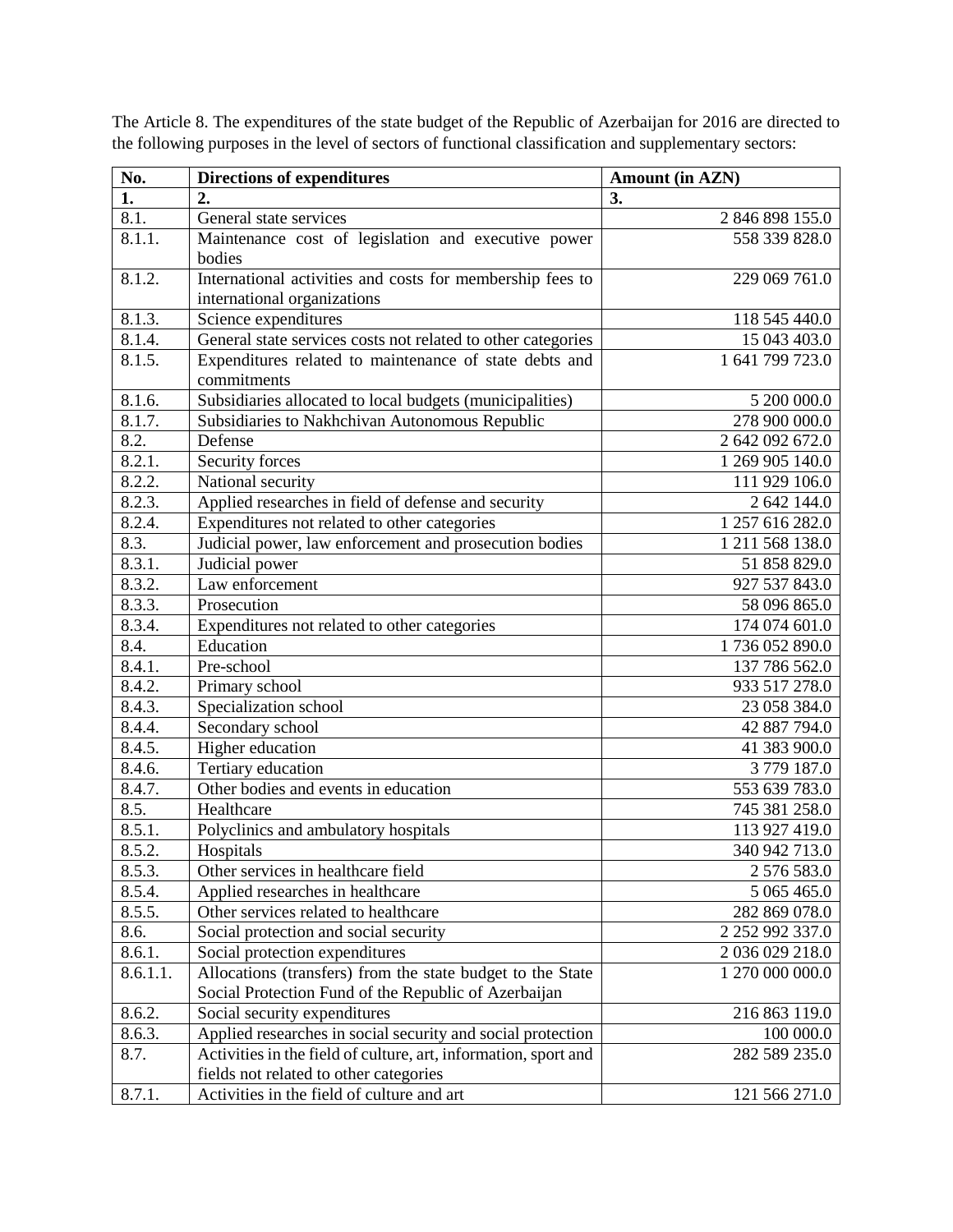| 8.7.2.                  | Radio, TV and print media                                  | 57 081 310.0    |
|-------------------------|------------------------------------------------------------|-----------------|
| 8.7.3.                  | Sport, youth policy and tourism                            | 38 645 224.0    |
| 8.7.4.                  | Activities not related to other categories                 | 65 296 430.0    |
| 8.8.                    | Housing and communal services                              | 304 210 693.0   |
| 8.8.1.                  | Housing services                                           | 31 306 635.0    |
| 8.8.2.                  | Communal services                                          | 260 392 058.0   |
| 8.8.3.                  | Water economy                                              | 11 961 000.0    |
| 8.8.4.                  | Other services related to housing and communal services    | 551 000.0       |
| 8.9.                    | Fuel and energy                                            | 3 515 000.0     |
| 8.9.1.                  | Energy complex                                             | 2 500 000.0     |
| 8.9.2.                  | Applied researches in the field of fuel and energy complex | 1 015 000.0     |
| 8.10.                   | Agriculture, forestry, fishery, hunting and protection of  | 517 434 245.0   |
|                         | environment                                                |                 |
| 8.10.1.                 | Agriculture                                                | 479 181 188.0   |
| 8.10.2.                 | Forestry                                                   | 12 659 336.0    |
| 8.10.3.                 | Fishery and hunting                                        | 2 786 021.0     |
| 8.10.4.                 | Protection of environment                                  | 14 960 630.0    |
| 8.10.5.                 | Hydrometeorology activities                                | 7 857 070.0     |
| 8.11.                   | Industry, construction and natural fossils                 | 2 521 126 000.0 |
| 8.11.1.                 | Construction                                               | 2 504 276 000.0 |
| 8.11.1.1.               | State investment (investment costs)                        | 2 501 000 000.0 |
| 8.11.2.                 | Natural fossils                                            | 12 350 000.0    |
| 8.11.3.                 | Geodesy and cartography                                    | 4 500 000.0     |
| 8.12.                   | Transportation and communication                           | 101 838 073.0   |
| 8.12.1                  | Transportation                                             | 98 155 073.0    |
| 8.12.2.                 | Communication                                              | 3 683 000.0     |
| 8.13.                   | Economic activity                                          | 191 507 755.0   |
| 8.13.1.                 | Economic and commercial activities                         | 135 000 000.0   |
| $\overline{8.13.1.1}$ . | Support to entrepreneurship                                | 35 000 000.0    |
| 8.13.1.2.               | Support to mortgage loans                                  | 100 000 000.0   |
| 8.13.2.                 | Other fields of economic activities                        | 55 168 345.0    |
| 8.13.3.                 | Applied and practical researches in the field of economic  | 1 339 410.0     |
|                         | activities                                                 |                 |
| 8.14.                   | Services not related to main sectors                       | 1 542 793 549.0 |
| 8.14.1.                 | On purpose budget funds                                    | 261 000 000.0   |
| 8.14.1.1.               | "Roads" on purpose Budget Fund                             | 261 000 000.0   |
| 8.14.2.                 | Reserve funds                                              | 300 000 000.0   |
| 8.14.2.1.               | Reserve Fund of the President of the Republic of           | 200 000 000.0   |
|                         | Azerbaijan                                                 |                 |
| 8.14.2.2.               | The Reserve Fund of the State Budget                       | 100 000 000.0   |
| 8.14.3.                 | Other expenditures not related to main sectors             | 981 793 549.0   |
| 8.14.3.1.               | Expenditures related to the holding of international and   | 20 000 000.0    |
|                         | local events                                               |                 |
| 8.14.3.2.               | Expenditures related to elimination of the results of      | 20 000 000.0    |
|                         | emergency situations                                       |                 |
| 8.14.3.3.               | Expenditures related to other services                     | 941 793 549.0   |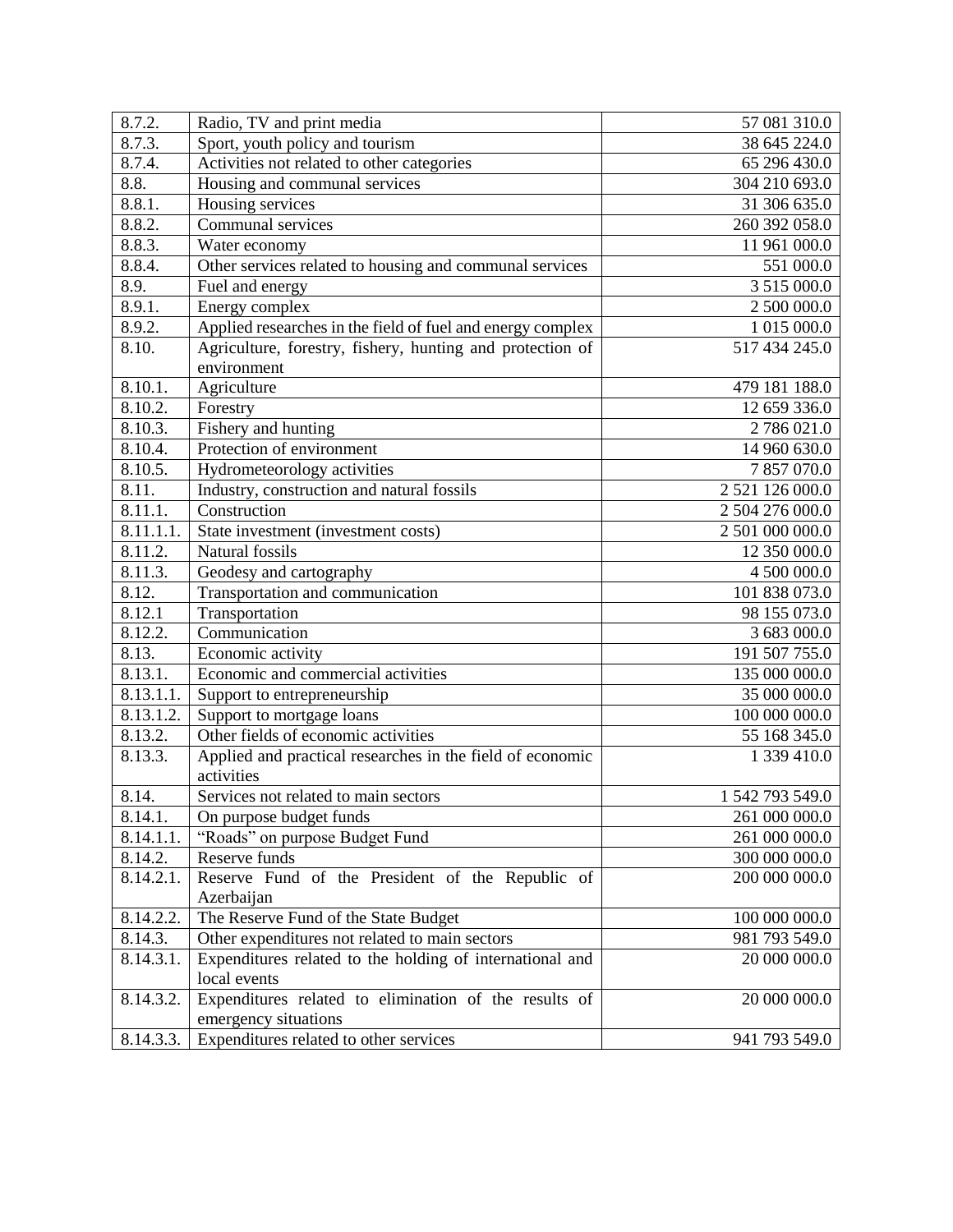The Article 9. The expenditures of the state budget of the Republic of Azerbaijan for 2017 are approved in the level of paragraphs of functional and economic classification in amount provided in the annex of this Law.

The Article 10. The incomes on the cities and districts of the Republic of Azerbaijan shall be approved in the amount of 7 510 000 000.0 AZN, including the amount related to "Roads" on Purpose Budget Fund in the amount of 108 000 000.0 AZN, local expenditures 688 714 000.0 AZN, part of incomes after local expenditures and related to centralized incomes in the amount of 6 781 706 000.0 AZN, the maximum amount of allocation from centralized expenditures for regulating local incomes and expenditures in the amount of 68 420 000.0 AZN.

|                 |                                                        | <b>Incomes</b> |                  |                        |                                                                                                                                | <b>The</b>                                                                                                                                                 |
|-----------------|--------------------------------------------------------|----------------|------------------|------------------------|--------------------------------------------------------------------------------------------------------------------------------|------------------------------------------------------------------------------------------------------------------------------------------------------------|
| No.             | <b>Name</b><br><b>of</b><br>cities<br>and<br>districts | <b>Total</b>   | <b>Including</b> | Local<br>expenditures  | The minimum<br>level<br><b>of</b><br>incomes after<br>local<br>the<br>expenditures<br>and related to<br>centralized<br>incomes | maximum<br>of<br>level<br>allocation<br>from<br>centralized<br>expenditur<br>for<br>es<br>regulating<br>local<br>incomes<br>and<br>expenditur<br><b>es</b> |
|                 | <b>Cities</b>                                          |                |                  |                        |                                                                                                                                |                                                                                                                                                            |
| 1               | <b>Baku</b>                                            | 6 913 360 000  | 88 816 000       | 184 966 000            | 6 639 578 000                                                                                                                  | $\boldsymbol{0}$                                                                                                                                           |
| $\overline{2}$  | Ganja                                                  | 43 757 000     | 800 000          | 32 346 000             | 10 611 000                                                                                                                     | $\overline{0}$                                                                                                                                             |
| $\overline{3}$  | Lankaran                                               | 16 880 000     | 813 000          | 13 390 000             | 2 677 000                                                                                                                      | $\boldsymbol{0}$                                                                                                                                           |
| $\overline{4}$  | Mingachevir                                            | 20 470 000     | 60 000           | 18 721 000             | 1 689 000                                                                                                                      | $\overline{0}$                                                                                                                                             |
| $\overline{5}$  | Naftalan                                               | 3789000        | 4 0 0 0          | 2 443 000              | 1 342 000                                                                                                                      | $\overline{0}$                                                                                                                                             |
| $\overline{6}$  | Sumgait                                                | 84 106 000     | 848 000          | 41 654 000             | 41 604 000                                                                                                                     | $\overline{0}$                                                                                                                                             |
| $\overline{7}$  | Shaki                                                  | 18 983 000     | 840 000          | 14 347 000             | 3796000                                                                                                                        | $\overline{0}$                                                                                                                                             |
| 8               | Shirvan                                                | 16 250 000     | 531 000          | $\overline{7}$ 678 000 | 8 041 000                                                                                                                      | $\boldsymbol{0}$                                                                                                                                           |
| 9               | Yevlakh                                                | 14 022 000     | 740 000          | 9 0 9 8 0 0 0          | 4 184 000                                                                                                                      | $\overline{0}$                                                                                                                                             |
| 10              | Khankandi                                              |                |                  |                        |                                                                                                                                |                                                                                                                                                            |
|                 | <b>Districts</b>                                       |                |                  |                        |                                                                                                                                |                                                                                                                                                            |
| 11              | Absheron                                               | 35 229 000     | 112 000          | 11 638 000             | 23 479 000                                                                                                                     | $\boldsymbol{0}$                                                                                                                                           |
| 12              | Agjabedi                                               | 9 251 000      | 431 000          | 8 497 000              | 323 000                                                                                                                        | $\overline{0}$                                                                                                                                             |
| 13              | Aghdam                                                 | 4 578 000      | 34 000           | 9 220 000              | $\mathbf{0}$                                                                                                                   | 4 676 000                                                                                                                                                  |
| 14              | Agdash                                                 | 5 168 000      | 26 000           | 8 271 000              | $\boldsymbol{0}$                                                                                                               | 3 129 000                                                                                                                                                  |
| $\overline{15}$ | Aghstafa                                               | 4 493 000      | 54 000           | 7 151 000              | $\overline{0}$                                                                                                                 | 2 712 000                                                                                                                                                  |
| 16              | Aghsu                                                  | 3710000        | 287 000          | 5 717 000              | $\boldsymbol{0}$                                                                                                               | 2 294 000                                                                                                                                                  |
| 17              | Astara                                                 | 9 9 1 5 0 0 0  | 3714000          | 6 026 000              | 175 000                                                                                                                        | $\overline{0}$                                                                                                                                             |
| 18              | <b>Balakan</b>                                         | 5 197 000      | 1 320 000        | 6 110 000              | $\boldsymbol{0}$                                                                                                               | 2 2 3 3 0 0 0                                                                                                                                              |
| 19              | Beylagan                                               | 7 648 000      | 34 000           | 5 558 000              | 2 056 000                                                                                                                      | $\overline{0}$                                                                                                                                             |
| 20              | <b>Barda</b>                                           | 10 834 000     | 54 000           | 10 501 000             | 279 000                                                                                                                        | $\overline{0}$                                                                                                                                             |
| 21              | Bilasuvar                                              | 6 651 000      | 1 218 000        | 5 433 000              | $\boldsymbol{0}$                                                                                                               | $\overline{0}$                                                                                                                                             |
| 22              | Jabrail                                                | 1 084 000      | 28 000           | 2 604 000              | $\overline{0}$                                                                                                                 | 1 548 000                                                                                                                                                  |
| $2\overline{3}$ | Jalilabad                                              | 7 208 000      | 44 000           | 9705000                | $\boldsymbol{0}$                                                                                                               | 2 541 000                                                                                                                                                  |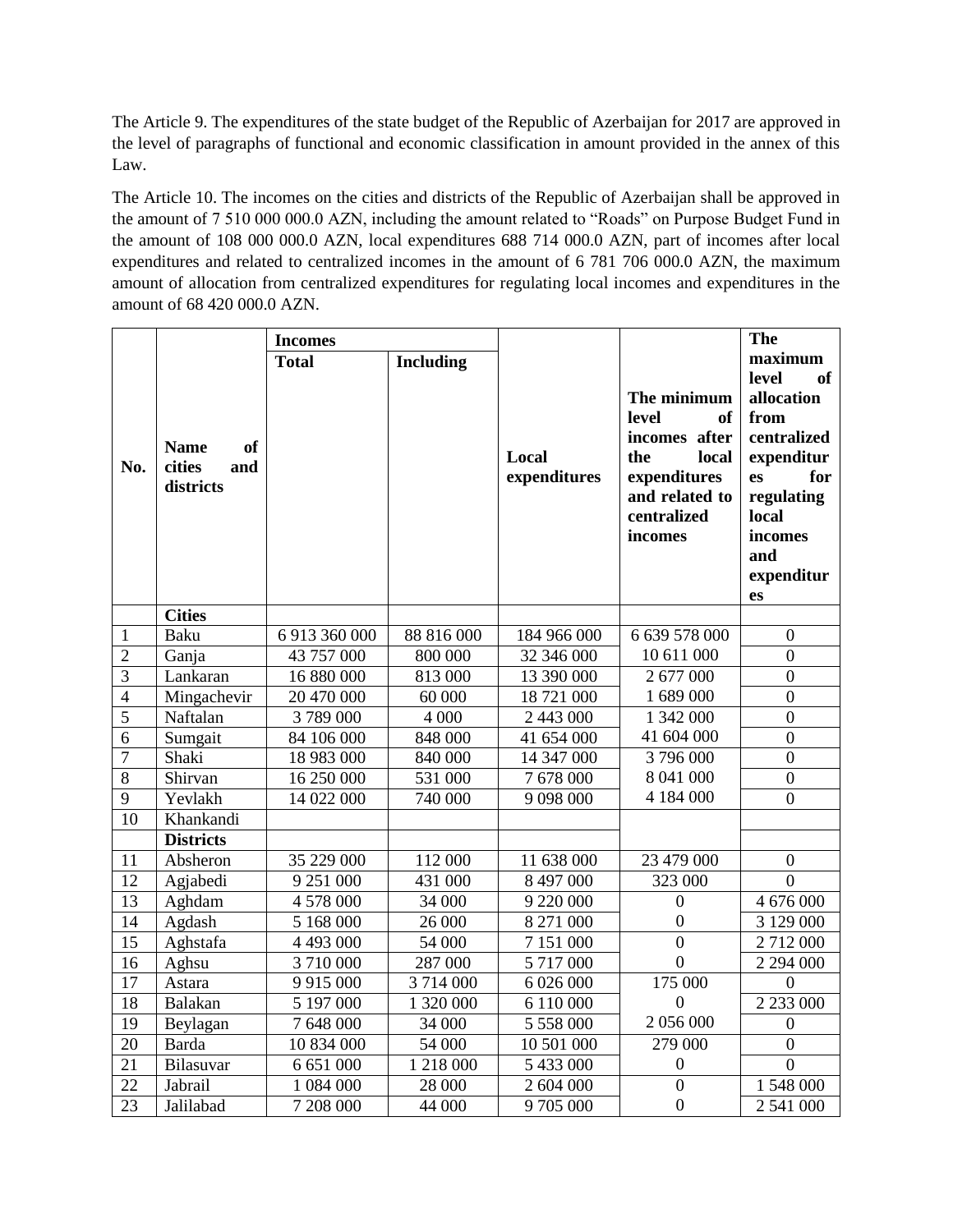|                 | <b>Total</b> | 7510000000    | 108 000 000 | 688 714 000   | 6781706000       | 68 420 000             |
|-----------------|--------------|---------------|-------------|---------------|------------------|------------------------|
| 66              | Zardab       | 2 893 000     | 18 000      | 5 806 000     | $\boldsymbol{0}$ | 2 931 000              |
| 65              | Zangilan     | 1 687 000     | 4 0 0 0     | 2 017 000     | $\boldsymbol{0}$ | 334 000                |
| 64              | Zagatala     | 7 524 000     | 98 000      | 9 298 000     | $\boldsymbol{0}$ | 1 872 000              |
| 63              | Yardimli     | 2 095 000     | 9 0 0 0     | 4 3 3 4 0 0 0 | $\boldsymbol{0}$ | 2 248 000              |
| 62              | Ujar         | 4 264 000     | 16 000      | 5 742 000     | $\boldsymbol{0}$ | 1 494 000              |
| 61              | Tovuz        | 14 432 000    | 4 881 000   | 12 171 000    | $\boldsymbol{0}$ | 2 620 000              |
| 60              | Tartar       | 4 804 000     | 12 000      | 7 072 000     | $\boldsymbol{0}$ | 2 280 000              |
| 59              | Shusha       | 1 133 000     | 4 0 0 0     | 2 140 000     | $\overline{0}$   | 1 011 000              |
| 58              | Shamkir      | 12 550 000    | 50 000      | 15 861 000    | $\boldsymbol{0}$ | 3 361 000              |
| 57              | Shamakhi     | 7 602 000     | 30 000      | 7 379 000     | 193 000          | $\boldsymbol{0}$       |
| 56              | Shabran      | 4 224 000     | 33 000      | 4 191 000     | $\overline{0}$   | $\boldsymbol{0}$       |
| 55              | Siyazan      | 3 122 000     | 15 000      | 3 107 000     | $\boldsymbol{0}$ | $\boldsymbol{0}$       |
| 54              | Samukh       | 2 846 000     | 68 000      | 4 379 000     | $\mathbf{0}$     | 1 601 000              |
| 53              | Salyan       | 10 324 000    | 25 000      | 10 164 000    | 135 000          | $\overline{0}$         |
| $\overline{52}$ | Sabirabad    | 10 804 000    | 20 000      | 8 0 28 0 00   | 2756000          | $\boldsymbol{0}$       |
| 51              | Saatli       | 8 032 000     | 10 000      | 6 664 000     | 1 358 000        | $\boldsymbol{0}$       |
| 50              | Oghuz        | 2 915 000     | 31 000      | 4 747 000     | $\overline{0}$   | 1 863 000              |
| 49              | Neftchala    | 6 359 000     | 32 000      | 6 169 000     | 158 000          | $\overline{0}$         |
| 48              | Masalli      | 8 8 20 0 00   | 41 000      | 7784000       | 995 000          | $\boldsymbol{0}$       |
| 47              | Lerik        | 2 1 3 7       | 7 000       | 5 163 000     | $\overline{0}$   | 3 033 000              |
| 46              | Lachin       | 2 019 000     | 72 000      | 5 464 000     | $\mathbf{0}$     | 3 517 000              |
| 45              | Gusar        | 6 266 000     | 30 000      | 6 236 000     | $\boldsymbol{0}$ | $\boldsymbol{0}$       |
| 44              | Gubadli      | 2 489 000     | 2 0 0 0     | 2 2 1 3 0 0 0 | 274 000          | $\boldsymbol{0}$       |
| 43              | Guba         | 13 729 000    | 62 000      | 8 495 000     | 5 172 000        | $\boldsymbol{0}$       |
| 42              | Gobustan     | 2 922 000     | 6 0 0 0     | 3 288 000     | $\overline{0}$   | 372 000                |
| 41              | Gabala       | 13 317 000    | 35 000      | 6 677 000     | 6 605 000        | $\overline{0}$         |
| 40              | Gazakh       | 9 302 000     | 36 000      | 9 073 000     | 193 000          | $\boldsymbol{0}$       |
| 39              | Gakh         | 3713000       | 20 000      | 7 396 000     | $\mathbf{0}$     | 3 703 000              |
| 38              | Kurdamir     | 7 040 000     | 14 000      | 5 935 000     | 1 091 000        | $\boldsymbol{0}$       |
| 37              | Kalbajar     | 1 174 000     | 2 0 0 0     | 3732000       | $\overline{0}$   | 2 560 000              |
| 36              | Ismayilli    | 6 679 000     | 19 000      | 6 660 000     | $\boldsymbol{0}$ | $\overline{0}$         |
| 35              | Imishli      | 20 645 000    | 271 000     | 6 5 25 0 00   | 13 849 000       | $\boldsymbol{0}$       |
| 34              | Khojavand    | 650 000       | 10 000      | 2 2 8 1 0 0 0 | $\boldsymbol{0}$ | 1 641 000              |
| 33              | Khojali      | 435 000       | 4 0 0 0     | 1 332 000     | $\boldsymbol{0}$ | 901 000                |
| 32              | Khizi        | 2 015 000     | 3 000       | 2719000       | $\boldsymbol{0}$ | 707 000                |
| 31              | Khachmaz     | 19 641 000    | 1 092 000   | 11 068 000    | 7 481 000        | $\overline{0}$         |
| 30              | Hajigabul    | 5 187 000     | 13 000      | 3 826 000     | 1 348 000        | $\boldsymbol{0}$       |
| 29              | Goygol       | 4 4 1 3 0 0 0 | 9 0 0 0     | 5 681 000     | $\boldsymbol{0}$ | 1 277 000              |
| 28              | Goychay      | 8 8 6 4 0 0 0 | 40 000      | 8 560 000     | 264 000          | $\mathbf{0}$           |
| 27              | Goranboy     | 4 754 000     | 8 0 0 0     | 7784000       | $\boldsymbol{0}$ | 3 038 000              |
| 26              | Gadabay      | 4711000       | 20 000      | 8 433 000     | $\boldsymbol{0}$ | 3 742 000              |
| 25              | Fuzuli       | 6 237 000     | 16 000      | 8 416 000     | $\overline{0}$   | $\overline{2}$ 195 000 |
| 24              | Dashkesen    | 2 648 000     | 4 0 0 0     | 3 630 000     | $\boldsymbol{0}$ | 986 000                |

The Article 11. In case, incomes of cities and districts, as well as the highest verge of funds allocated for regulation of local incomes and expenditures are not enough to cover local expenditures, relevant executive